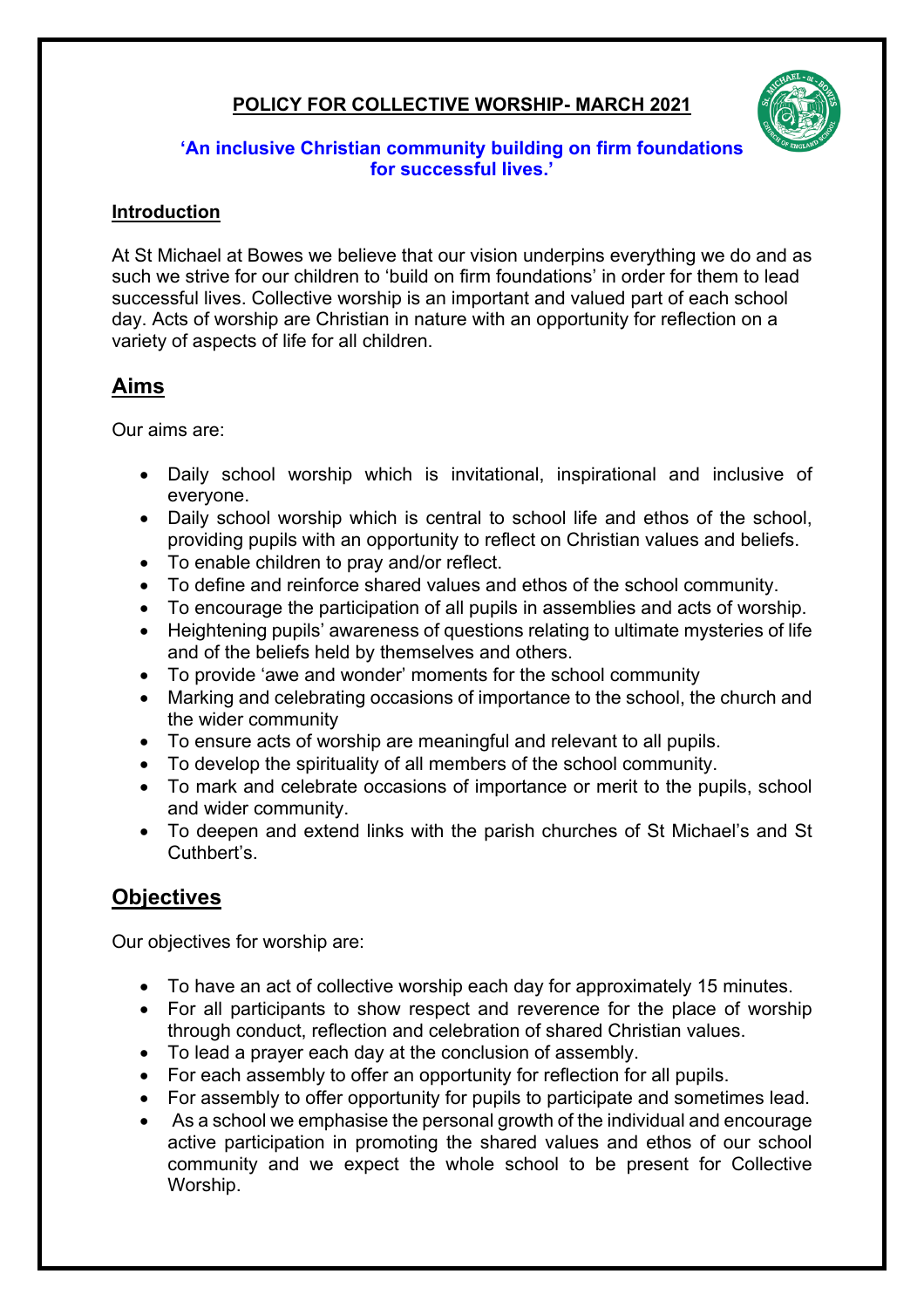The implementation of this policy is the responsibility of all the teaching staff. Collective worship may take place at the school or other places. It is our aim that all children in our care will take part in the worship we provide. As a Church School, we expect that all staff attend assemblies and Church services unless directed otherwise by the **Headteacher** 

Parents have the right to withdraw their children from all or part of the collective act of worship. We invite parents with a concern in this area to discuss the matter with the Headteacher.

## **Visitors**

Visitors should know the parameters within which you want them to operate. Helping visitors be effective is important. They are guests and need to know what the traditions and customs are in the school.

Collective Worship should loosely follow a four-part format: Shared Experience Understanding and Imagination **Reflection** Prayer Hymn Messages Exiting

All **assemblies start** with the following words followed by the collective worship/assembly:

**Leader (adult):** Peace be with you **Response (pupils)**: And also, with you

## **Shared Experience -**This could include …

Telling a story

Describing a situation / event

Drama

'Part' speaking

Using visual aids / artefacts

Music

Involving pupils / students

Using visitors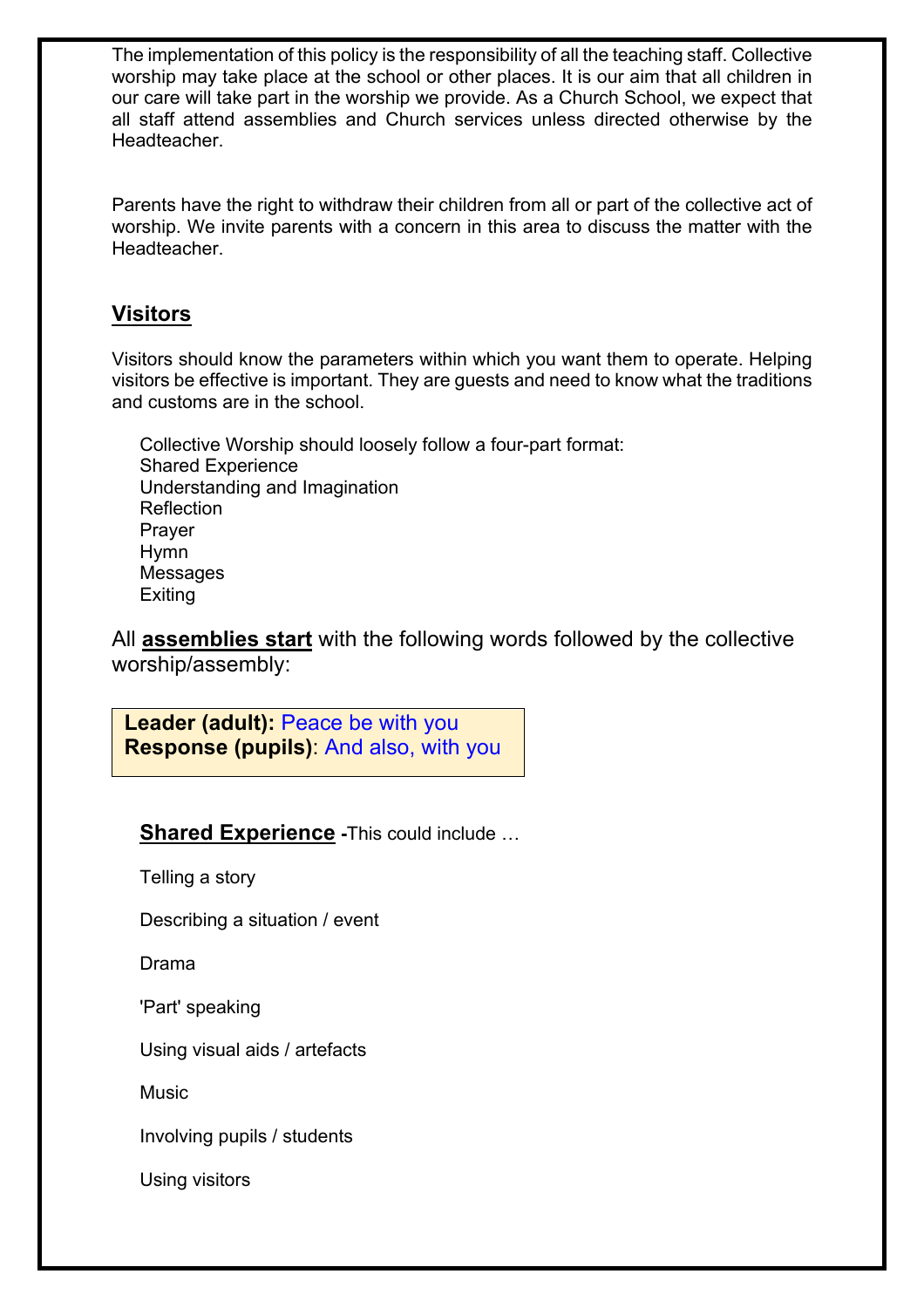### **Understanding and Imagination**

This should include questioning and discussion on issues and teachings that have arisen. What theme has been highlighted? How does this relate to the lives of pupils?

## **Reflection**

The candle is lit to signify the start of the reflection and prayer. It is important that all children are given an opportunity to reflect. It is important that this includes giving the children a focus and letting all pupils reflect silently for a moment. (Approx. 10 seconds).

#### **Prayer**

All assemblies must end with a prayer to clearly define the conclusion of worship. The candle is blown out after the prayer.

#### **Hymn**

A hymn is sung after the prayer. Where possible relate to the theme of the assembly.

#### **Messages**

Once collective worship is concluded, staff may give messages. However, these are discouraged as they can detract from the main message of the worship. The person leading the worship asks staff 'Are there any messages?'

#### **Assemblies end**:

**Leader**: Go in peace **Response:** Amen

#### **Exiting the hall**

Once the whole session is concluded the candle is re lit, children are asked to reflect on the school values or message from the collective worship as they silently leave the hall.

Updated: September 2021 Reviewed: Annually or as required